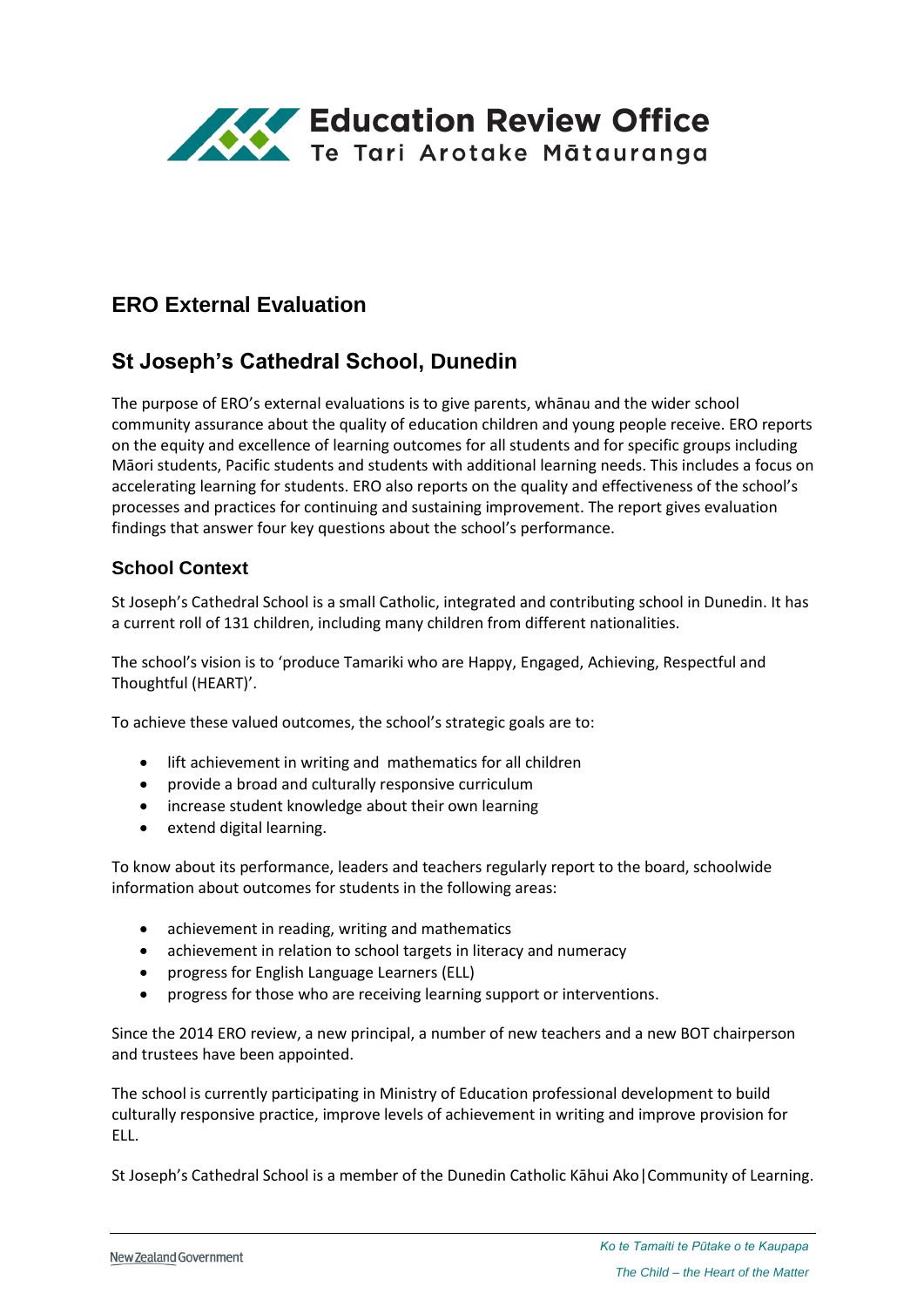## **Evaluation Findings**

## **1 Equity and excellence – achievement of valued outcomes for students**

### **1.1 How well is the school achieving equitable and excellent outcomes for all its students?**

The school is achieving equitable and excellent outcomes for most children. Over the last three years school information shows that most children achieved at or above expected levels in reading, writing and mathematics. School information also shows during this time an increase in the number of children achieving at or above expected levels in reading.

Māori children have achieved outcomes comparable to their peers in reading, but there is some disparity in outcomes for Māori children in writing and mathematics. Pacific children have consistently achieved higher than or the same as their peers in mathematics, but there remains some disparity for Pacific children in reading and writing, in relation to other children at the school.

Over the past two years the leaders and teachers have started targeted actions to raise achievement for Māori and Pasifika students. The school is aware that there is still work to do to ensure equity of outcomes for all learners.

While the leaders and teachers gather rich information about the learning outcomes and progress for children with high needs, this is not currently reported on separately to the board of trustees.

English language learners are making sufficient progress.

#### **1.2 How well is the school accelerating learning for those Māori and other students who need this?**

Achievement information shows that there has been some success in accelerating progress of targeted children in reading. There is less success in accelerating progress of target children in writing and mathematics.

### **2 School conditions for equity and excellence – processes and practices**

#### **2.1 What school processes and practices are effective in enabling achievement of equity and excellence, and acceleration of learning?**

The Catholic and school values are modelled and highly evident across all levels of the school. Children have many opportunities to develop and demonstrate these values in and beyond the school. They experience learning in a caring, collaborative learning community and have a clear sense of belonging to the school.

The school has a culturally responsive curriculum which effectively enacts its vision and valued outcomes for children. It is broad, inclusive, and is meeting the aspirations of whānau, and the school's community. Children have many authentic leadership opportunities at school (tuakanateina). Leaders and teachers focus on enabling children to have a greater responsibility for their learning, their progress and their next steps. Relationships across the school are respectful and productive. Diversity and differences are valued.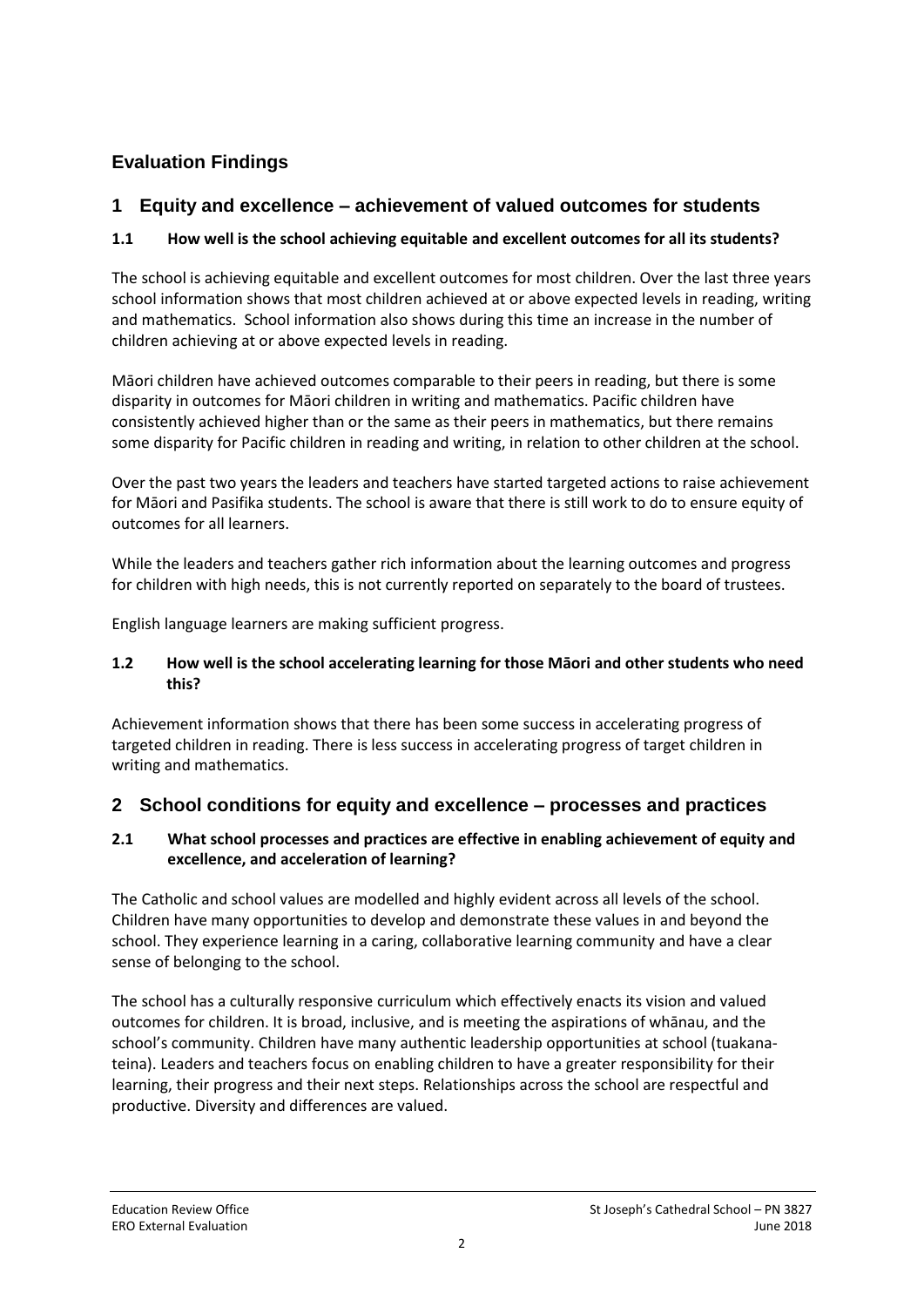Leaders collaboratively develop and pursue the vision, goals and targets for equity and excellence. Leaders and teachers have a strong focus on supporting individual children. Close ongoing monitoring and working collaboratively is improving learning outcomes for children. There is also a strong focus on implementing effective systems to support the consistency of collaborative practice for supporting children's progress, learning and achievement. School leaders have a determined focus on setting high expectations for effective teaching. They have developed capability amongst teachers through well-planned and purposeful professional development.

The board effectively meets its statutory responsibilities and actively consults with the school community to develop the school's vision, values, strategic direction and targets. Trustees make appropriate resourcing decisions to support strategies for improving learner outcomes. This includes the appointment of extra teaching staff to support in-school learning initiatives and professional development opportunities for teachers.

#### **2.2 What further developments are needed in school processes and practices for achievement of equity and excellence, and acceleration of learning?**

School leaders and ERO agree there are some areas of the school's processes that need to be strengthened and embedded to improve the effectiveness of achieving equity and excellence, and acceleration of learning.

The board and school leaders need to continue to build internal evaluation capacity to improve and sustain positive outcomes for learners. This includes evaluating the effectiveness and impact of programmes and practices to know what is working well and what needs to change.

School leaders have identified that the school's curriculum needs to continue to be reviewed. This should include ensuring bicultural understanding and cultural values are more clearly embedded in documentation and everyday practices.

Leaders and teachers need to ensure targets include all children not achieving at expected levels, and extend reporting to focus on the rates of progress children are making. Leaders and teachers need to develop ways to know how well programmes supporting children to achieve outcomes are working.

### **3 Board assurance on legal requirements**

Before the review, the board and principal of the school completed the ERO board assurance statement and self-audit checklists. In these documents they attested that they had taken all reasonable steps to meet their legislative obligations related to the following:

- board administration
- curriculum
- management of health, safety and welfare
- personnel management
- finance
- asset management.
- $\bullet$

During the review, ERO checked the following items because they have a potentially high impact on student safety and wellbeing:

emotional safety of students (including prevention of bullying and sexual harassment)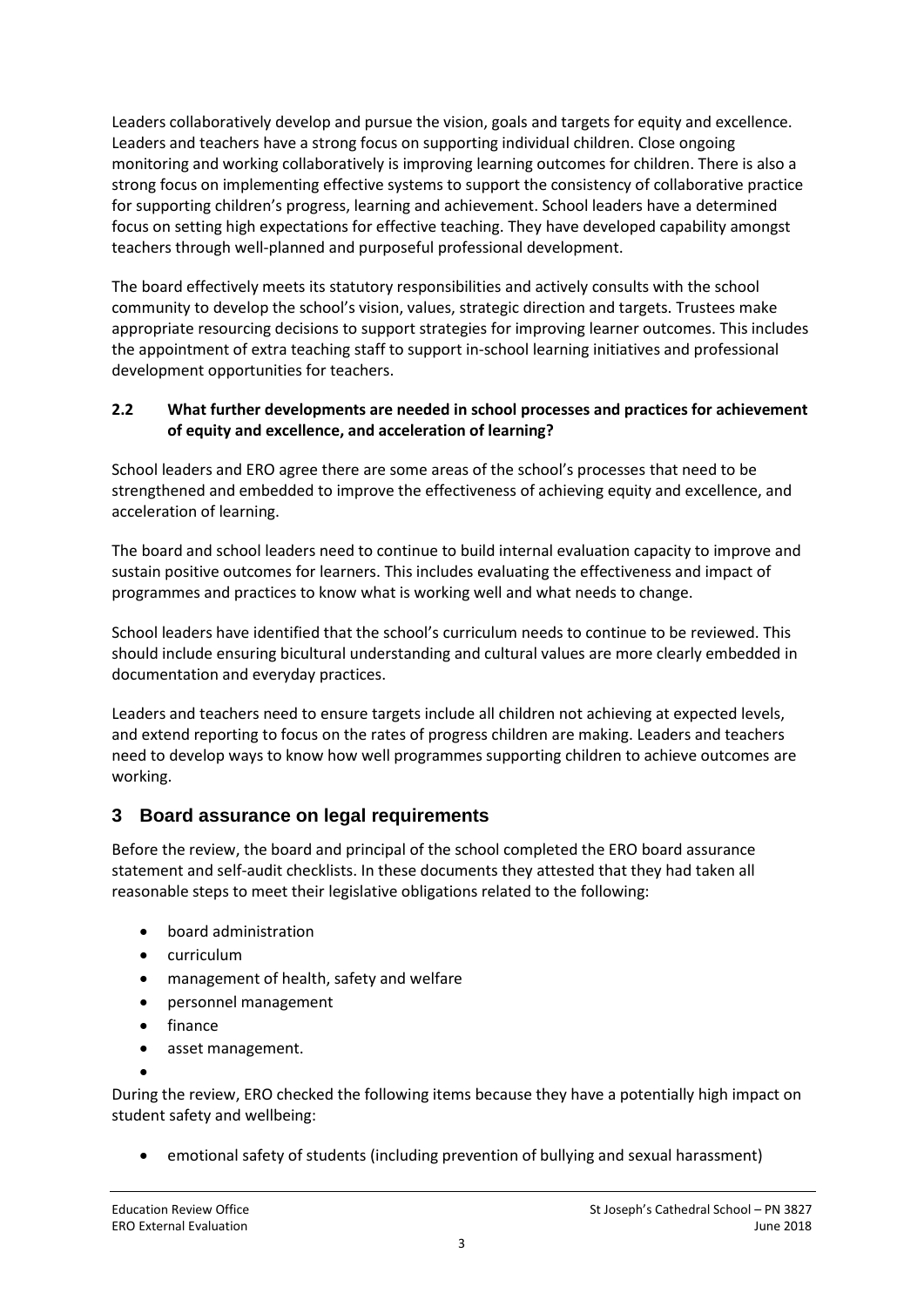- physical safety of students
- teacher registration and certification
- processes for appointing staff
- stand down, suspension, expulsion and exclusion of students
- attendance
- school policies in relation to meeting the requirements of the Vulnerable Children Act 2014.

### **4 Going forward**

#### **Key strengths of the school**

For sustained improvement and future learner success, the school can draw on existing strengths in:

- the shared practice and modelling of Catholic values that promotes children's learning and wellbeing
- a responsive curriculum that meets the aspirations of families, communities and the school
- the leadership team's focus on embedding effective systems and practices to support a collective responsibility for children's progress and learning.

#### **Next steps**

For sustained improvement and future learner success, priorities for further development are in:

- developing a school-wide framework and practice for internal evaluation to know how well programmes are supporting all learners
- building the rigour of evaluation at all levels of the school in order to better know the effectiveness of strategic goals and targeted actions to raise achievement
- extending culturally responsive practice and regularly reviewing the effectiveness of this
- ensuring school achievement targets are inclusive of all children not achieving at expected levels
- extending reporting to include a focus on the rates of progress learners are making.

#### **ERO's next external evaluation process and timing**

ERO is likely to carry out the next external evaluation in three years.

Luslay Patterson

Dr Lesley Patterson Deputy Chief Review Officer Southern Te Waipounamu - Southern Region

14 June 2018